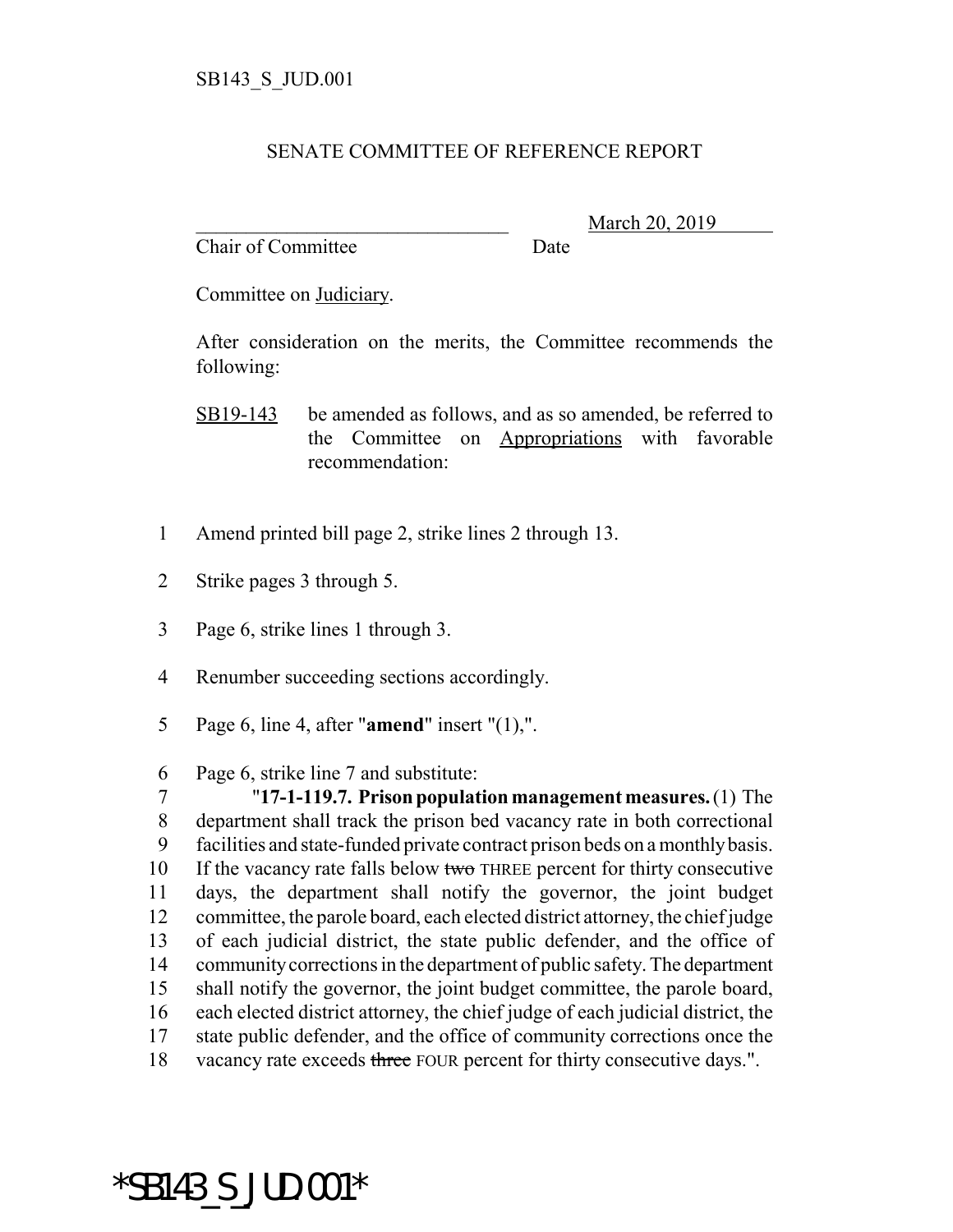- Page 6, line 10, strike "may:" and substitute "may SHALL:".
- Page 6, line 21, strike "AN APPROVED" and substitute "A FAVORABLE".
- Page 7, line 4, after "INMATE" insert "AND A DATE OF RELEASE".
- Page 7, strike line 5.
- Page 7, line 6, strike "RELEASE".
- Page 7, line 8, after "REVIEW" insert "OR HEARING".

 Page 8, line 3, after "16-22-102 (9);" insert "OR ANY OTHER OFFENSE, THE UNDERLYING FACTUAL BASIS OF WHICH INVOLVES UNLAWFUL SEXUAL BEHAVIOR;".

Page 8, line 6, after "**amend**" insert "(1.5)(d), (1.5)(g)(I),".

Page 8, strike line 9 and substitute:

 "**17-2-103. Arrest of parolee - revocation proceedings.** (1.5) (d) If a parolee has a technical violation, the parolee's community parole officer, with the approval of the director of the division of adult parole or the director's designee, may impose a brief term of confinement 16 in the county jail, not to exceed five FOURTEEN consecutive days, as an intermediate sanction.

 (g) Notwithstanding any other provision of this section, a community parole officer may bypass the use of intermediate sanctions or any additional intermediate sanctions in response to a technical violation of parole and file a complaint seeking revocation of parole if:

 (I) The parolee has received up to four intermediate sanctions committing the parolee to a brief term of incarceration in jail, EXCEPT FOR 24 A PAROLEE FOR WHOM SUBSECTION (11)(b)(III) OF THIS SECTION APPLIES; or".

Page 9, line 11, after "16-22-102 (9);" insert "OR ANY OTHER OFFENSE,

 THE UNDERLYING FACTUAL BASIS OF WHICH INVOLVES UNLAWFUL SEXUAL BEHAVIOR;".

Page 9, strike lines 12 through 19 and substitute "article 6.5 of title 18, or

section 18-6-801, the board may revoke parole and request the sheriff of

the county in which the hearing is held to transport the parolee to a place

\*SB143 S JUD.001\*  $-2$ -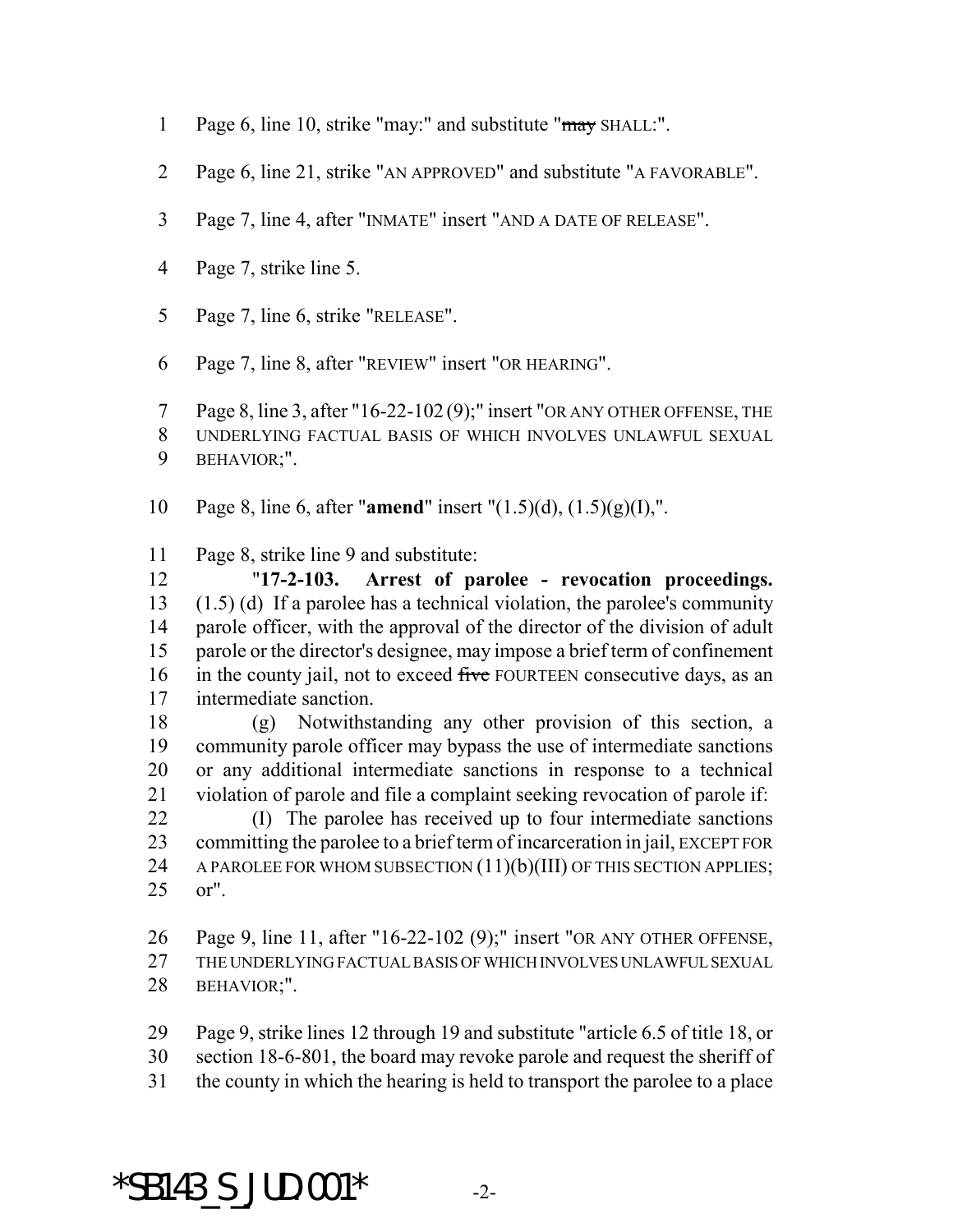of confinement for a period not to exceed thirty days and order the parolee confined at a facility designated by the executive director.".

 Page 10, line 6, strike "**add** (19)" and substitute "**amend** (3)(h.1)(I), 4 (4)(f)(I)(C), (4)(f)(I)(D), and (5)(c)(II); and **add** (4)(f)(I)(E) and (19)".

Page 10, strike line 8 and substitute:

 "**17-2-201. State board of parole - duties - definitions.** (3) The chairperson, in addition to other provisions of law, has the following powers and duties:

 (h.1) To contract with qualified individuals to serve as release hearing officers:

 (I) To conduct parole application hearings for inmates convicted of class 4, class 5, or class 6 felonies or level 3 or level 4 drug felonies who have been assessed to be less than high risk by the Colorado risk assessment scale developed pursuant to section 17-22.5-404 (2)(a), OR HEARINGS PURSUANT TO SUBSECTION (19) OF THIS SECTION pursuant to rules adopted by the parole board; and

(4) The board has the following powers and duties:

 (f) (I) To conduct an initial or subsequent parole release review in lieu of a hearing, without the presence of the inmate, if:

 (C) The inmate has a statutory discharge date or mandatory release date within six months after his or her next ordinarily scheduled parole hearing and victim notification is not required pursuant to section 23 24-4.1-302.5; or

 (D) The inmate is assessed to be a "low" or "very low" risk on the validated risk assessment instrument developed pursuant to section 17-22.5-404 (2), the inmate meets readiness criteria established by the board, and victim notification is not required pursuant to section 24-4.1-302.5; OR

(E) THE INMATE IS SUBJECT TO SUBSECTION (19) OF THIS SECTION.

 (5) (c) (II) EXCEPT IF THE OFFENDER IS SUBJECT TO SUBSECTION (19) OF THIS SECTION, if the offender fails to pay the restitution, he or she may be returned to the board and, upon proof of failure to pay, the board

shall:".

Page 10, line 18, after "PAROLE" insert "BOARD".

Page 10, line 25, after "DAYS;" insert "IS REQUIRED TO BE CONSIDERED BY

THE FULL BOARD FOR RELEASE;".

\*SB143 S JUD.001\*  $-3$ -